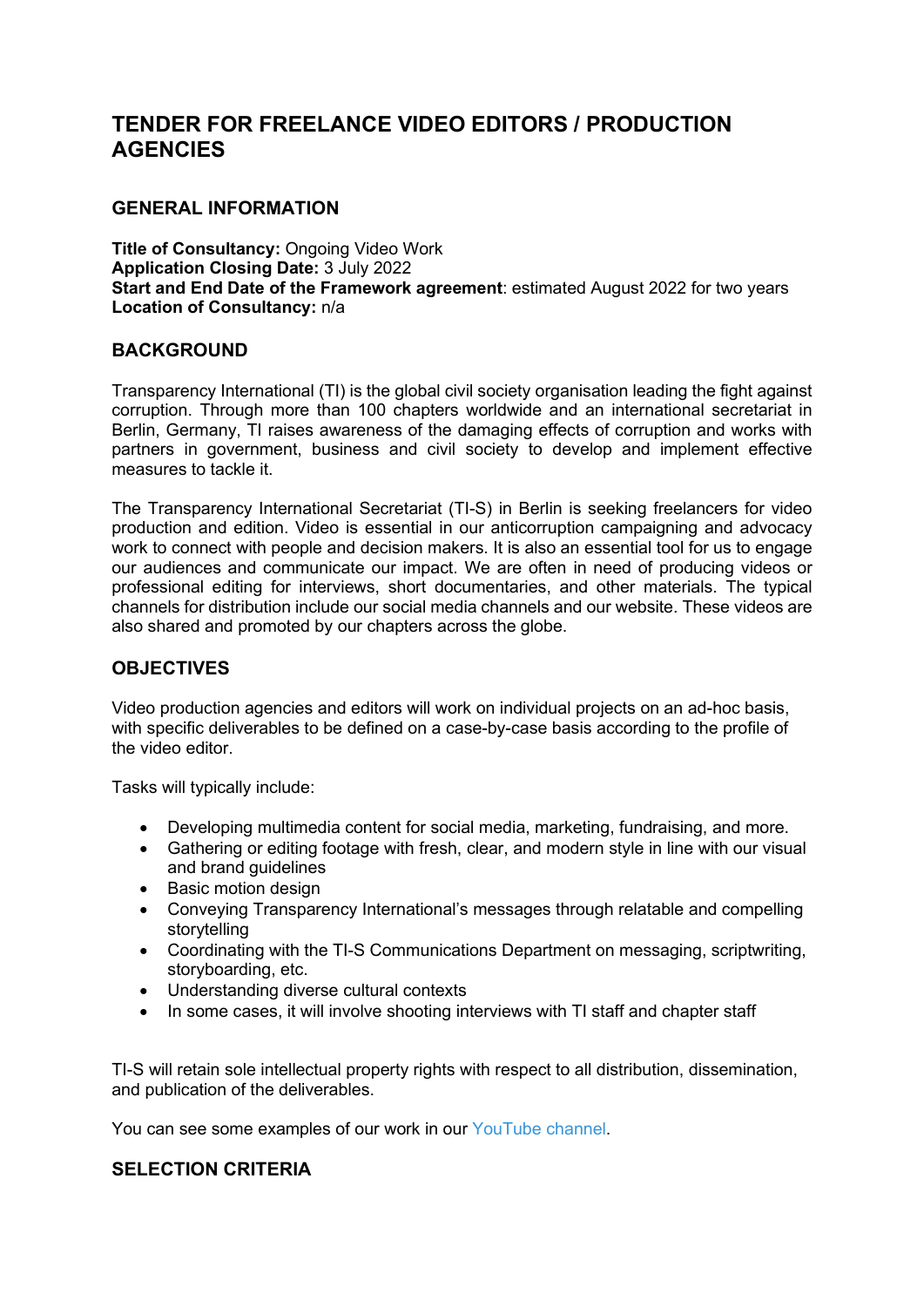Video production agencies and editors should have the following qualifications:

- If an individual, at least 5 years of professional experience in video production/edition
- If an agency proven experience producing videos for social impact
- If an individual, a degree in visual communication, video production or equivalent work experience (at least 5 years)
- Experience working on online campaigns, with special interest in social media and video trends
- Experience editing for news, documentaries, or agencies. (Experience in editing video for social media is a plus)
- Excellent oral and written communication skills in English
- Experience of working within strict deadlines, with the ability to react quickly to short project turnaround times
- Dynamic self-starter; highly motivated, and with a thorough eye for detail
- Structured, reliable, highly articulated and able to work with minimum supervision
- Strong organizational skills and ability to remain calm under pressure
- Excellent knowledge of Adobe Premiere or similar
- Good knowledge of Illustrator, After Effects, and Photoshop CC 2019

## **REMUNERATION AND COSTS**

Video production agencies and editors should provide their estimated total fee as a lump sum or as standard daily or hourly rates for the following tasks:

- Storytelling (help in the process of creating the script)
- Concept/storyboarding (with original illustrations ideally)
- Animation (any style)
- Adaptations to other formats (landscape, square, IG stories…) and languages.
- $\bullet$  If possible, please also tell us how you typically work with:
	- $\circ$  Voice over in videos (through a studio or directly with the professional)
	- o Music (licensed, composed, original…)

#### **For video production agencies and editors based in the EU, EEA, UK, and Switzerland**

Transparency International e.V. (Secretariat), (TI-S) is registered as a Business Entity in Germany with VAT identification number DE273612486. EU reverse charge applies. Service providers should issue invoices with zero VAT.

Service providers who are based in Germany and do not charge German VAT must confirm their small entrepreneur status.

### **CONTACT INFORMATION**

The application should include the following documents in English:

- Business proposal with quotes
- Motivation letter and Curriculum Vitae or Portfolio for agencies
- Link to their most up-to-date reel or links to relevant projects

Please indicate "Freelance Video Production" in the subject line of your email application. Applications should be sent in English by email to Javier García-Villaraco at videoeditors@transparency.org by close of business on 3 July 2022.